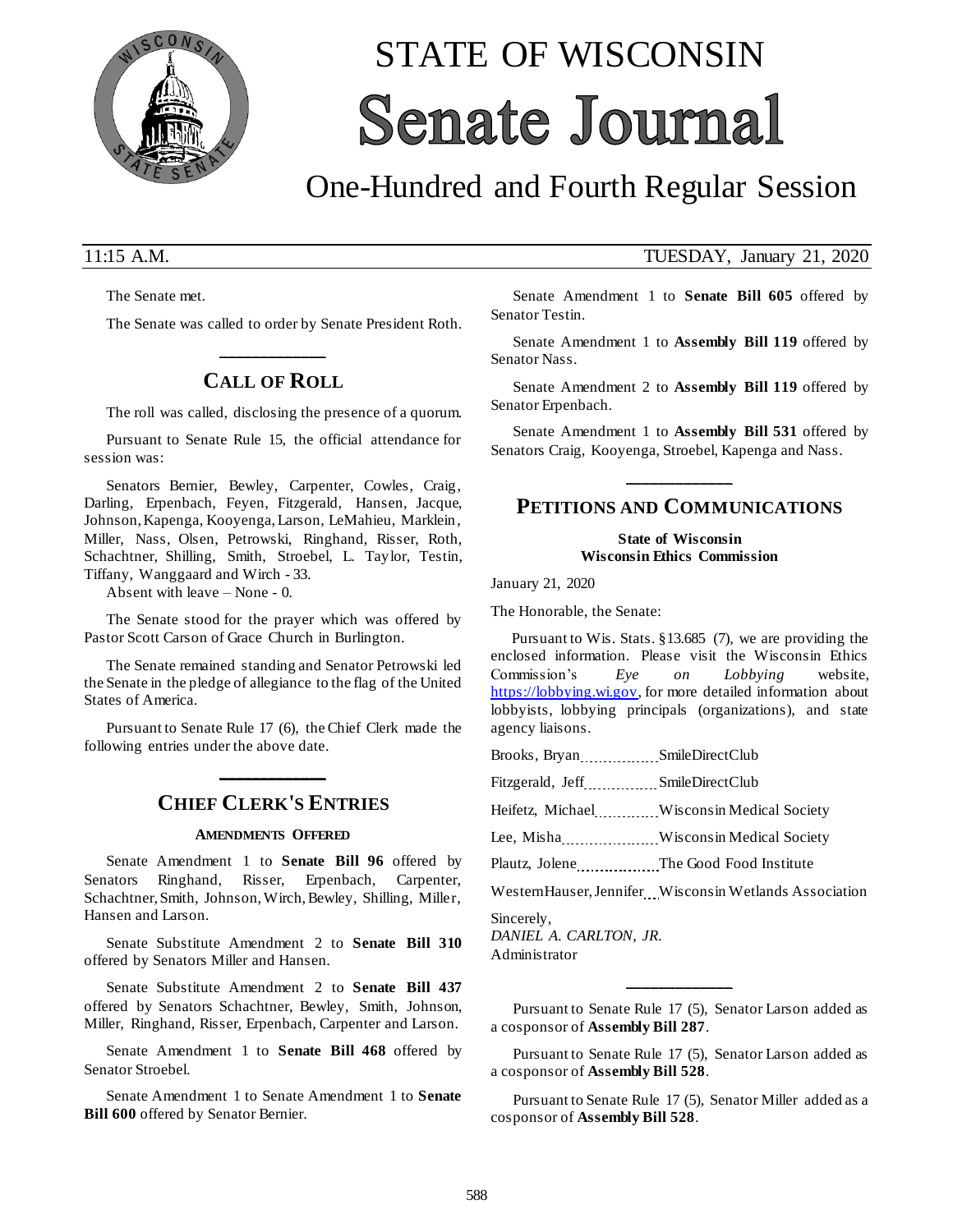Pursuant to Senate Rule 17 (5), Senator Larson added as a cosponsor of **Assembly Bill 531**.

Pursuant to Senate Rule 17 (5), Senator Carpenter added as a coauthor of **Senate Bill 384**.

Pursuant to Senate Rule 17 (5), Senator Larson added as a coauthor of **Senate Bill 384**.

Pursuant to Senate Rule 17 (5), Senators Johnson, Shilling and Smith added as coauthors of **Senate Bill 446**.

Pursuant to Senate Rule 17 (5), Senators Hansen and Jacque added as coauthors of **Senate Bill 468**.

Pursuant to Senate Rule 17 (5), Senator Bewley added as a coauthor of **Senate Bill 489**.

Pursuant to Senate Rule 17 (5), Representative Born added as a cosponsor of **Senate Bill 551**.

Pursuant to Senate Rule 17 (5), Representative Shankland added as a cosponsor of **Senate Bill 551**.

Pursuant to Senate Rule 17 (5), Representative Born added as a cosponsor of **Senate Bill 683**.

**\_\_\_\_\_\_\_\_\_\_\_\_\_**

## **REFERRALS AND RECEIPT OF COMMITTEE REPORTS CONCERNING PROPOSED ADMINISTRATIVE RULES**

The committee on **Agriculture, Revenue and Financial Institutions** reported and recommended:

#### **Senate Clearinghouse Rule 18-085**

Relating to animal disease movement and animal markets, dealers and truckers, and affeting small business.

No action taken on January 18, 2020.

Referred to the joint committee for review of **Administrative Rules**, January 21, 2020.

#### **Senate Clearinghouse Rule 19-112**

Relating to sales and use tax provisions.

No action taken on January 18, 2020.

Referred to the joint committee for review of **Administrative Rules**, January 21, 2020.

#### **Senate Clearinghouse Rule 19-113**

Relating to sales and use tax provisions and affecting small business.

No action taken on January 18, 2020.

Referred to the joint committee for review of **Administrative Rules**, January 20, 2020.

*HOWARD MARKLEIN* Chairperson

The committee on **Health and Human Services** reported and recommended:

**\_\_\_\_\_\_\_\_\_\_\_\_\_**

#### **Senate Clearinghouse Rule 19-018**

Relating to mental health day treatment services for children.

No action taken on January 21, 2020.

Referred to the joint committee for review of **Administrative Rules**, January 21, 2020.

#### **Senate Clearinghouse Rule 19-087**

Relating to personal care providers.

No action taken on January 21, 2020.

Referred to the joint committee for review of **Administrative Rules**, January 21, 2020.

*PATRICK TESTIN* Chairperson

The committee on **Natural Resources and Energy** reported and recommended:

**\_\_\_\_\_\_\_\_\_\_\_\_\_**

#### **Senate Clearinghouse Rule 19-002**

Relating to best management practices, conditions and technical standards to be used in administering cost sharing under chs. NR 153 and 155 and affecting small business.

No action taken on January 21, 2020.

Referred to the joint committee for review of **Administrative Rules**, January 21, 2020.

#### **Senate Clearinghouse Rule 19-014**

Relating to updating Wisconsin's water quality criteria for pathogens, specifically bacteria, to protect recreational uses; and updating related WPDES permit implementation procedures for the revised water quality standards to be consistent with EPA's recreational water quality criteria, and affecting small business.

No action taken on January 21, 2020.

Referred to the joint committee for review of **Administrative Rules**, January 21, 2020.

#### **Senate Clearinghouse Rule 19-015**

Relating to increasing the operational efficiency of and simplifying the air permit process, and affecting small business.

No action taken on January 21, 2020.

Referred to the joint committee for review of **Administrative Rules**, January 21, 2020.

*ROBERT COWLES* Chairperson

The committee on **Public Benefits, Licensing and State-Federal Relations** reported and recommended:

**\_\_\_\_\_\_\_\_\_\_\_\_\_**

#### **Senate Clearinghouse Rule 19-100**

Relating to nutritional counseling certification.

No action taken on January 21, 2020.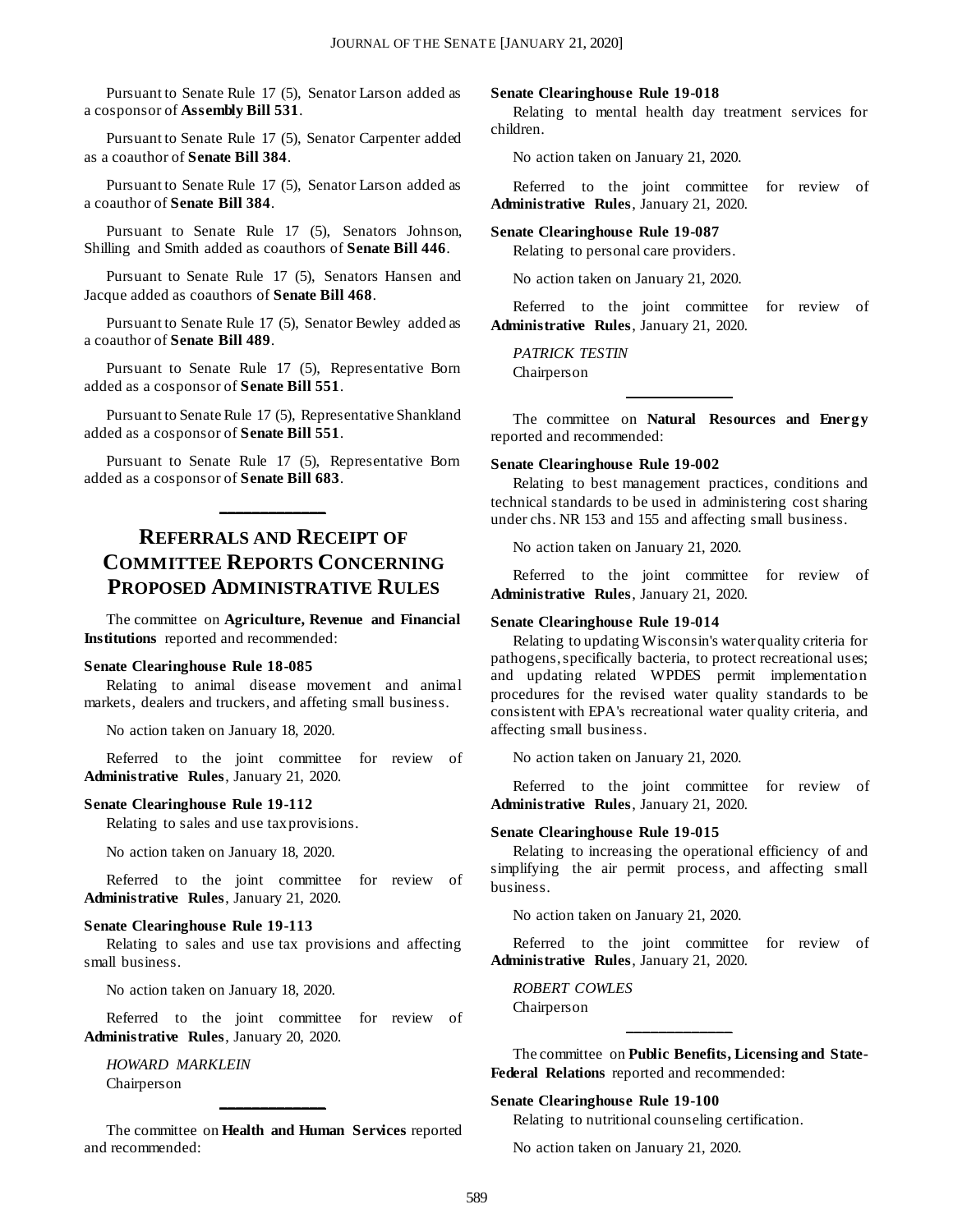Referred to the joint committee for review of **Administrative Rules**, January 21, 2020.

#### **Senate Clearinghouse Rule 19-101**

Relating to unprofessional conduct.

No action taken on January 21, 2020.

Referred to the joint committee for review of **Administrative Rules**, January 21, 2020.

#### **Senate Clearinghouse Rule 19-109**

Relating to requirements for license renewal and reinstatement.

No action taken on January 21, 2020.

Referred to the joint committee for review of **Administrative Rules**, January 21, 2020.

#### **Senate Clearinghouse Rule 19-115**

Relating to education equivalent to a graduate degree in marriage and family therapy from a progarm accredited by COAMFTE.

No action taken on January 21, 2020.

Referred to the joint committee for review of **Administrative Rules**, January 21, 2020.

#### **Senate Clearinghouse Rule 19-116**

Relating to discrimination based on arrest or conviction record.

No action taken on January 21, 2020.

Referred to the joint committee for review of **Administrative Rules**, January 21, 2020.

*CHRIS KAPENGA* Chairperson

Senator Fitzgerald, with unanimous consent, asked that **Senate Joint Resolution 56** be withdrawn and taken up at this time.

**\_\_\_\_\_\_\_\_\_\_\_\_\_**

#### **Senate Joint Resolution 56**

Relating to: honoring the life and service of Glen Moberg.

Read.

Adopted.

## **ADVICE AND CONSENT OF THE SENATE**

**\_\_\_\_\_\_\_\_\_\_\_\_\_**

Senator Fitzgerald, with unanimous consent, asked that all appointments, with the exception of Joaquin Altoro, Caleb Frostman and Darrell Williams, be taken up en masse.

**KUGLER, CARL R.** of Madison, as a Public Member on the Chiropractic Examining Board, to serve for the term ending July 1, 2021.

**WEDRO, DR. BENJAMIN** of La Crosse, as a Doctor-Medicine on the Athletic Trainers Affiliated Credentialing Board, to serve for the term ending July 1, 2023.

The question was: Confirmation en masse?

The ayes and noes were required and the vote was: ayes, 33; noes, 0; absent or not voting, 0; as follows:

Ayes - Senators Bernier, Bewley, Carpenter, Cowles, Craig, Darling, Erpenbach, Feyen, Fitzgerald, Hansen, Jacque, Johnson, Kapenga, Kooyenga, Larson, LeMahieu, Marklein, Miller, Nass, Olsen, Petrowski, Ringhand, Risser, Roth, Schachtner, Shilling, Smith, Stroebel, L. Taylor, Testin, Tiffany, Wanggaard and Wirch - 33.

Noes – None - 0.

Absent or not voting – None - 0.

Confirmed.

#### **ALTORO, JOAQUIN J.**

Of Milwaukee, as Executive Director of the Wisconsin Housing and Economic Development Authority, to serve for the term ending January 3, 2021.

Read.

The question was: Confirmation?

The ayes and noes were required and the vote was: ayes, 33; noes, 0; absent or not voting, 0; as follows:

Ayes - Senators Bernier, Bewley, Carpenter, Cowles, Craig, Darling, Erpenbach, Feyen, Fitzgerald, Hansen, Jacque, Johnson, Kapenga, Kooyenga, Larson, LeMahieu, Marklein, Miller, Nass, Olsen, Petrowski, Ringhand, Risser, Roth, Schachtner, Shilling, Smith, Stroebel, L. Taylor, Testin, Tiffany, Wanggaard and Wirch - 33.

Noes – None - 0. Absent or not voting – None - 0.

Confirmed.

#### **FROSTMAN, CALEB L.**

Of Sturgeon Bay, as Secretary of the Department of Workforce Development, to serve for the term ending at the pleasure of the Governor.

Read.

The question was: Confirmation?

The ayes and noes were required and the vote was: ayes, 33; noes, 0; absent or not voting, 0; as follows:

Ayes - Senators Bernier, Bewley, Carpenter, Cowles, Craig, Darling, Erpenbach, Feyen, Fitzgerald, Hansen, Jacque, Johnson, Kapenga, Kooyenga, Larson, LeMahieu, Marklein, Miller, Nass, Olsen, Petrowski, Ringhand, Risser, Roth, Schachtner, Shilling, Smith, Stroebel, L. Taylor, Testin, Tiffany, Wanggaard and Wirch - 33.

Noes – None - 0.

Absent or not voting – None - 0.

Confirmed.

#### **WILLIAMS PH.D., DARRELL L.**

Of Milwaukee, as Administrator of the Wisconsin Division of Emergency Management, to serve for the term ending at the pleasure of the Governor.

The question was: Confirmation?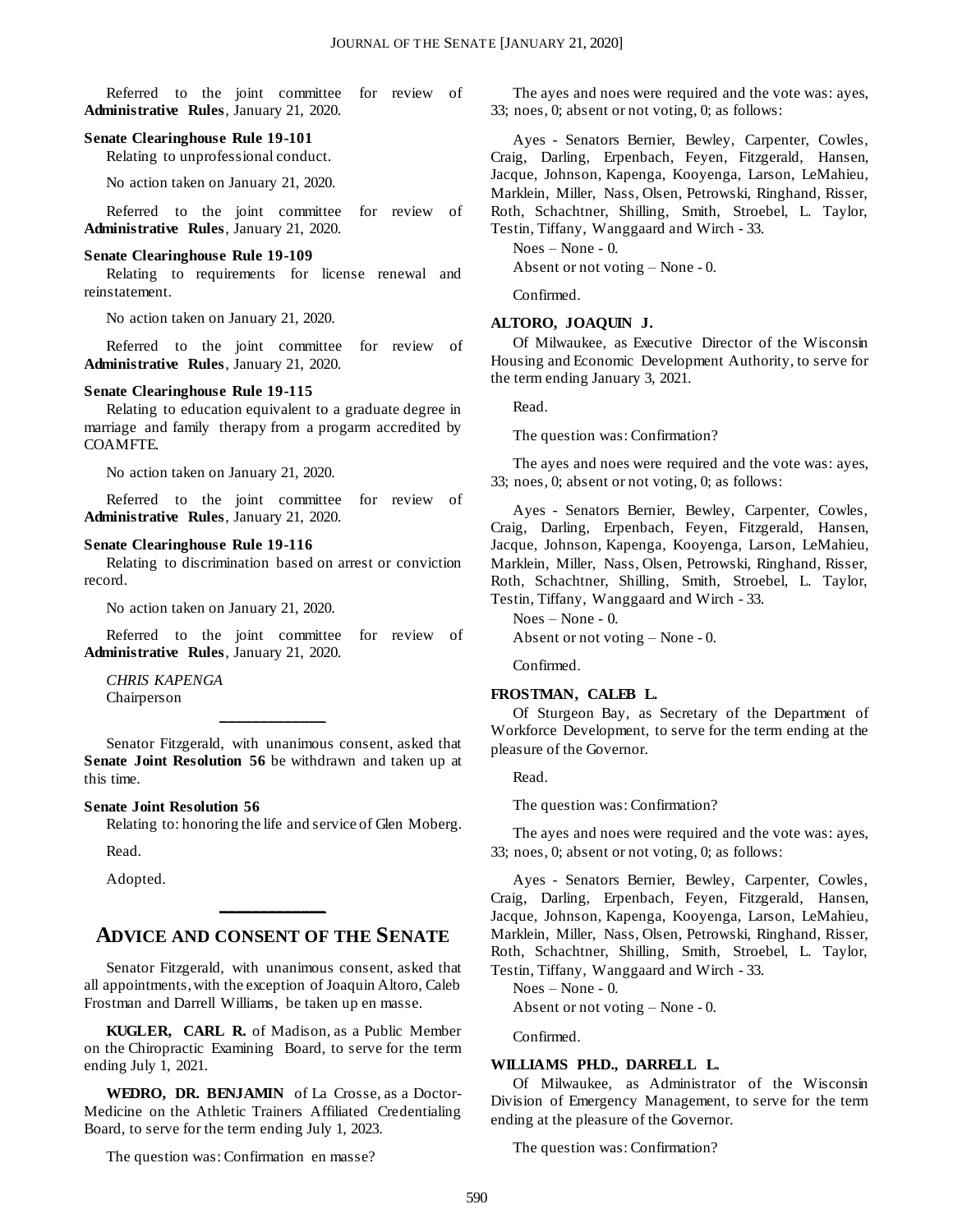The ayes and noes were required and the vote was: ayes, 33; noes, 0; absent or not voting, 0; as follows:

Ayes - Senators Bernier, Bewley, Carpenter, Cowles, Craig, Darling, Erpenbach, Feyen, Fitzgerald, Hansen, Jacque, Johnson, Kapenga, Kooyenga, Larson, LeMahieu, Marklein, Miller, Nass, Olsen, Petrowski, Ringhand, Risser, Roth, Schachtner, Shilling, Smith, Stroebel, L. Taylor, Testin, Tiffany, Wanggaard and Wirch - 33.

Noes – None - 0.

Absent or not voting – None - 0.

Confirmed.

## **SECOND READING AND AMENDMENTS OF SENATE JOINT RESOLUTIONS AND SENATE BILLS**

**\_\_\_\_\_\_\_\_\_\_\_\_\_**

#### **Senate Bill 47**

Relating to: entering certain places with intent to commit battery and providing a penalty.

Read a second time.

Ordered to a third reading.

Senator Fitzgerald, with unanimous consent, asked that the rules be suspended and the bill be given its third reading.

#### **Senate Bill 47**

Read a third time and passed.

#### **Senate Bill 48**

Relating to: allowing an elector to show his or her marked ballot.

Read a second time.

The question was: Adoption of Senate Amendment 1 to **Senate Bill 48**?

Adopted.

Ordered to a third reading.

Senator Fitzgerald, with unanimous consent, asked that the rules be suspended and the bill be given its third reading.

#### **Senate Bill 48**

Read a third time and passed.

Senator Miller, with unanimous consent, asked to be recorded as voting "No" on the question of passage of **Senate Bill 48**.

#### **Senate Bill 96**

Relating to: actions for excessive property tax assessments.

Read a second time.

Senator Fitzgerald moved that Senate Amendment 1 to **Senate Bill 96** be rejected.

The question was: Rejection of Senate Amendment 1 to **Senate Bill 96**?

The ayes and noes were demanded and the vote was: ayes, 19; noes, 14; absent or not voting, 0; as follows:

Ayes - Senators Bernier, Cowles, Craig, Darling, Feyen, Fitzgerald, Jacque, Kapenga, Kooyenga, LeMahieu, Marklein, Nass, Olsen, Petrowski, Roth, Stroebel, Testin, Tiffany and Wanggaard - 19.

Noes - Senators Bewley, Carpenter, Erpenbach, Hansen, Johnson, Larson, Miller, Ringhand, Risser, Schachtner, Shilling, Smith, L. Taylor and Wirch - 14.

Absent or not voting – None - 0.

Rejected.

Ordered to a third reading.

Senator Fitzgerald, with unanimous consent, asked that the rules be suspended and the bill be given its third reading.

#### **Senate Bill 96**

Read a third time.

The question was: Passage of **Senate Bill 96**?

The ayes and noes were required and the vote was: ayes, 25; noes, 8; absent or not voting, 0; as follows:

Ayes - Senators Bernier, Cowles, Craig, Darling, Erpenbach, Feyen, Fitzgerald, Jacque, Kapenga, Kooyenga, LeMahieu, Marklein, Nass, Olsen, Petrowski, Roth, Schachtner, Shilling, Smith, Stroebel, L. Taylor, Testin, Tiffany, Wanggaard and Wirch - 25.

Noes - Senators Bewley, Carpenter, Hansen, Johnson, Larson, Miller, Ringhand and Risser - 8.

Absent or not voting – None - 0.

Passed.

#### **Senate Bill 231**

Relating to: placing, possessing, or transporting a bow or crossbow in or on a motorboat, vehicle, all-terrain vehicle, or utility terrain vehicle.

Read a second time.

Ordered to a third reading.

Senator Feyen, with unanimous consent, asked that the rules be suspended and the bill be given its third reading.

#### **Senate Bill 231**

Read a third time and passed.

#### **Senate Bill 252**

Relating to: a flood risk reduction pilot project and making an appropriation.

Read a second time.

Senator Petrowski moved that Senate Substitute Amendment 1 to **Senate Bill 252** be laid on the table.

The question was: Tabling of Senate Substitute Amendment 1 to **Senate Bill 252**?

Tabled.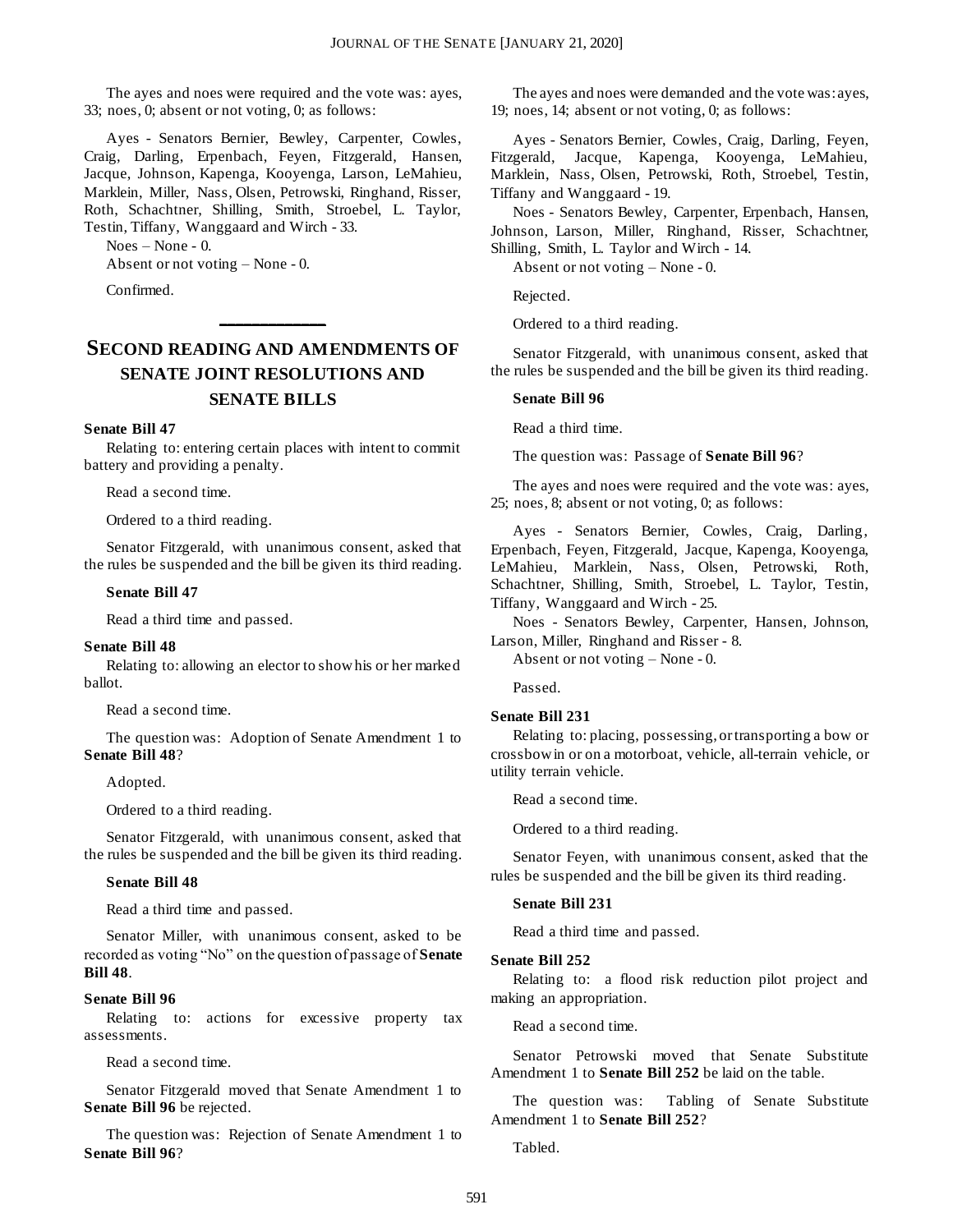The question was: Adoption of Senate Substitute Amendment 2 to **Senate Bill 252**?

Adopted.

Ordered to a third reading.

Senator Feyen, with unanimous consent, asked that the rules be suspended and the bill be given its third reading.

#### **Senate Bill 252**

Read a third time.

The question was: Passage of **Senate Bill 252**?

The ayes and noes were required and the vote was: ayes, 33; noes, 0; absent or not voting, 0; as follows:

Ayes - Senators Bernier, Bewley, Carpenter, Cowles, Craig, Darling, Erpenbach, Feyen, Fitzgerald, Hansen, Jacque, Johnson, Kapenga, Kooyenga, Larson, LeMahieu, Marklein, Miller, Nass, Olsen, Petrowski, Ringhand, Risser, Roth, Schachtner, Shilling, Smith, Stroebel, L. Taylor, Testin, Tiffany, Wanggaard and Wirch - 33.

Noes – None - 0.

Absent or not voting – None - 0.

Passed.

#### **Senate Bill 268**

Relating to: lengthening the time during which tax increments may be allocated and expenditures for project costs may be made and extending the maximum life for Tax Incremental District Number Two in the village of Kronenwetter.

Read a second time.

Ordered to a third reading.

Senator Fitzgerald, with unanimous consent, asked that the rules be suspended and the bill be given its third reading.

#### **Senate Bill 268**

Read a third time.

The question was: Passage of **Senate Bill 268**?

The ayes and noes were required and the vote was: ayes, 33; noes, 0; absent or not voting, 0; as follows:

Ayes - Senators Bernier, Bewley, Carpenter, Cowles, Craig, Darling, Erpenbach, Feyen, Fitzgerald, Hansen, Jacque, Johnson, Kapenga, Kooyenga, Larson, LeMahieu, Marklein, Miller, Nass, Olsen, Petrowski, Ringhand, Risser, Roth, Schachtner, Shilling, Smith, Stroebel, L. Taylor, Testin, Tiffany, Wanggaard and Wirch - 33.

Noes – None - 0.

Absent or not voting – None - 0.

Passed.

#### **Senate Bill 303**

Relating to: registration and the scope of practice of interior designers and granting rule-making authority.

Read a second time.

The question was: Adoption of Senate Amendment 1 to **Senate Bill 303**?

Adopted.

Ordered to a third reading.

Senator Fitzgerald, with unanimous consent, asked that the rules be suspended and the bill be given its third reading.

#### **Senate Bill 303**

Read a third time and passed.

#### **Senate Bill 310**

Relating to: regulating fire fighting foam that contains certain contaminants and granting rule-making authority.

Read a second time.

Senator Cowles moved that Senate Substitute Amendment 2 to **Senate Bill 310** be rejected.

## **\_\_\_\_\_\_\_\_\_\_\_\_\_ IN THE CHAIR**

President Pro Tempore Marklein in the chair.

12:43 P.M.

The question was: Rejection of Senate Substitute Amendment 2 to **Senate Bill 310**?

The ayes and noes were demanded and the vote was: ayes, 19; noes, 14; absent or not voting, 0; as follows:

Ayes - Senators Bernier, Cowles, Craig, Darling, Feyen, Fitzgerald, Jacque, Kapenga, Kooyenga, LeMahieu, Marklein, Nass, Olsen, Petrowski, Roth, Stroebel, Testin, Tiffany and Wanggaard - 19.

Noes - Senators Bewley, Carpenter, Erpenbach, Hansen, Johnson, Larson, Miller, Ringhand, Risser, Schachtner, Shilling, Smith, L. Taylor and Wirch - 14.

Absent or not voting – None - 0.

Rejected.

The question was: Adoption of Senate Amendment 1 to Senate Amendment 1 to **Senate Bill 310**?

Adopted.

The question was: Adoption of Senate Amendment 1 to **Senate Bill 310**?

Adopted.

Ordered to a third reading.

Senator Fitzgerald, with unanimous consent, asked that the rules be suspended and the bill be given its third reading.

#### **Senate Bill 310**

Read a third time and passed.

Senator Hansen, with unanimous consent, asked to be recorded as voting "No" on the question of passage of **Senate Bill 310**.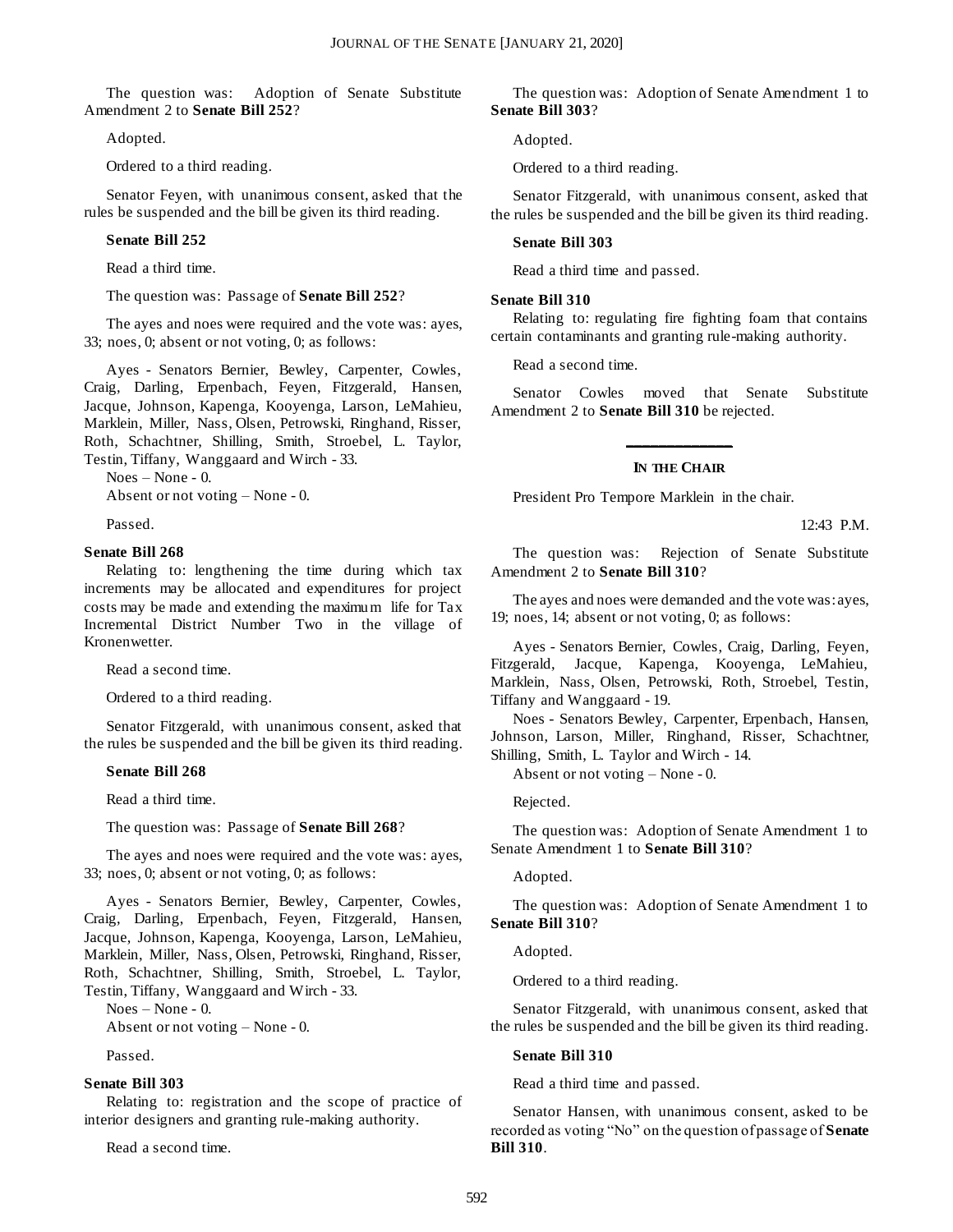#### **Senate Bill 384**

Relating to: operating privilege of persons who have committed certain offenses related to drunken driving, occupational licenses, ignition interlock devices, and providing a penalty.

Read a second time.

The question was: Adoption of Senate Amendment 1 to **Senate Bill 384**?

Adopted.

Ordered to a third reading.

Senator Fitzgerald, with unanimous consent, asked that the rules be suspended and the bill be given its third reading.

#### **Senate Bill 384**

Read a third time and passed.

## **\_\_\_\_\_\_\_\_\_\_\_\_\_ IN THE CHAIR**

Senate President Roth in the chair.

12:59 P.M.

#### **Senate Bill 387**

Relating to: including crop insurance proceeds in the manufacturing and agricultural tax credit.

Read a second time.

Ordered to a third reading.

Senator Fitzgerald, with unanimous consent, asked that the rules be suspended and the bill be given its third reading.

#### **Senate Bill 387**

Read a third time.

The question was: Passage of **Senate Bill 387**?

The ayes and noes were required and the vote was: ayes, 30; noes, 3; absent or not voting, 0; as follows:

Ayes - Senators Bernier, Bewley, Carpenter, Cowles, Craig, Darling, Erpenbach, Feyen, Fitzgerald, Hansen, Jacque, Johnson, Kapenga, Kooyenga, LeMahieu, Marklein, Miller, Nass, Olsen, Petrowski, Roth, Schachtner, Shilling, Smith, Stroebel, L. Taylor, Testin, Tiffany, Wanggaard and Wirch - 30.

Noes - Senators Larson, Ringhand and Risser - 3. Absent or not voting – None - 0.

Passed.

#### **Senate Bill 422**

Relating to: time for issuing a certificate of election.

Read a second time.

Ordered to a third reading.

Senator Fitzgerald, with unanimous consent, asked that the rules be suspended and the bill be given its third reading.

#### **Senate Bill 422**

Read a third time and passed.

Senator Miller, with unanimous consent, asked to be recorded as voting "No" on the question of passage of **Senate Bill 422**.

#### **Senate Bill 424**

Relating to: testing for lead in drinking water in facilities used for recreational and educational camps and child care.

Read a second time.

The question was: Adoption of Senate Substitute Amendment 1 to **Senate Bill 424**?

Adopted.

Ordered to a third reading.

Senator Fitzgerald, with unanimous consent, asked that the rules be suspended and the bill be given its third reading.

#### **Senate Bill 424**

Read a third time and passed.

#### **Senate Bill 437**

Relating to: the revenue limit ceiling for school districts.

Read a second time.

Senator Cowles moved that Senate Substitute Amendment 2 to **Senate Bill 437** be rejected.

The question was: Rejection of Senate Substitute Amendment 2 to **Senate Bill 437**?

The ayes and noes were demanded and the vote was: ayes, 19; noes, 14; absent or not voting, 0; as follows:

Ayes - Senators Bernier, Cowles, Craig, Darling, Feyen, Fitzgerald, Jacque, Kapenga, Kooyenga, LeMahieu, Marklein, Nass, Olsen, Petrowski, Roth, Stroebel, Testin, Tiffany and Wanggaard - 19.

Noes - Senators Bewley, Carpenter, Erpenbach, Hansen, Johnson, Larson, Miller, Ringhand, Risser, Schachtner, Shilling, Smith, L. Taylor and Wirch - 14.

Absent or not voting – None - 0.

Rejected.

Ordered to a third reading.

Senator Fitzgerald, with unanimous consent, asked that the rules be suspended and the bill be given its third reading.

#### **Senate Bill 437**

Read a third time and passed.

#### **Senate Bill 446**

Relating to: the University of Wisconsin Missing-in-Action Recovery and Identification Project and making an appropriation.

Read a second time.

Ordered to a third reading.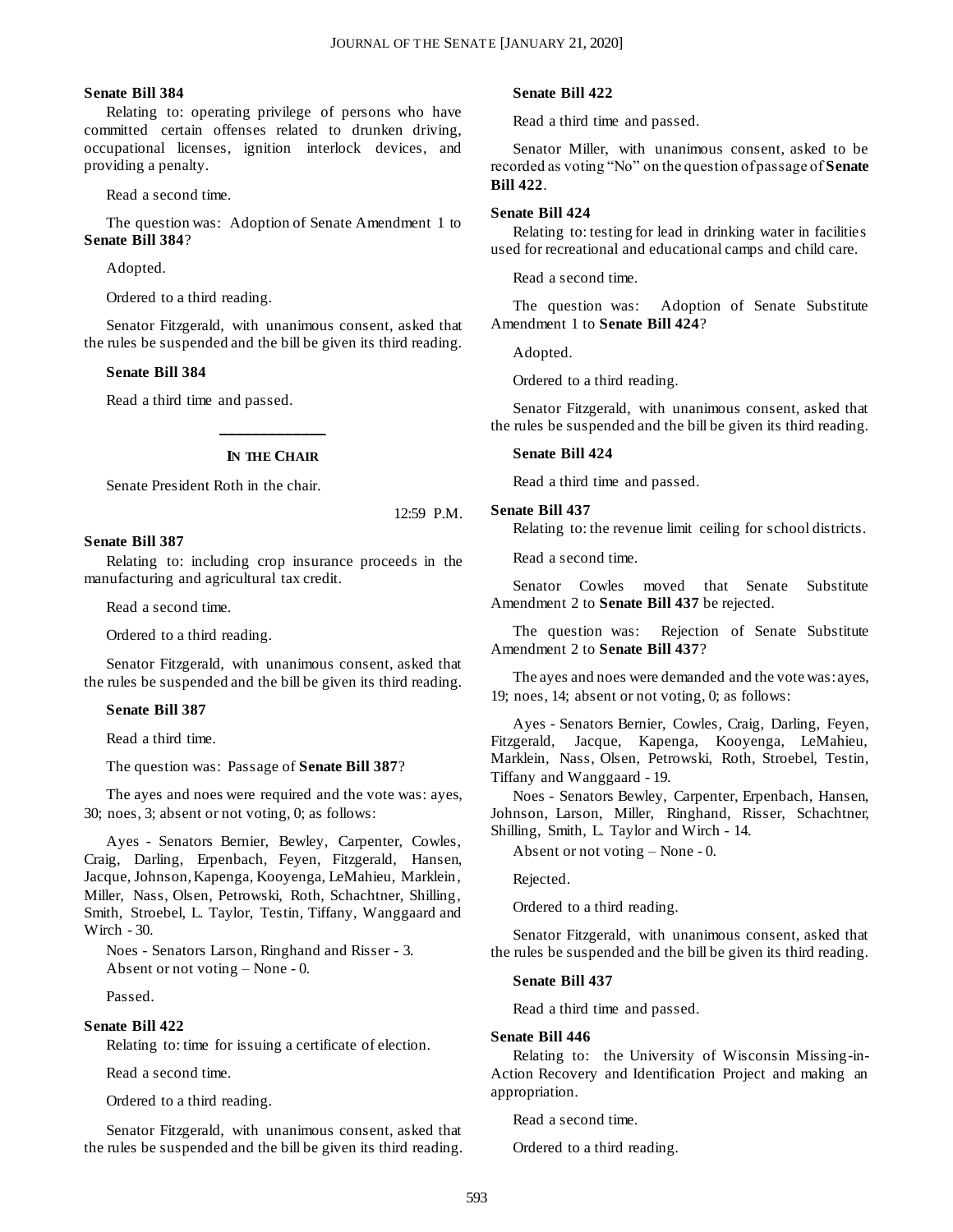Senator Fitzgerald, with unanimous consent, asked that the rules be suspended and the bill be given its third reading.

#### **Senate Bill 446**

Read a third time.

The question was: Passage of **Senate Bill 446**?

The ayes and noes were required and the vote was: ayes, 33; noes, 0; absent or not voting, 0; as follows:

Ayes - Senators Bernier, Bewley, Carpenter, Cowles, Craig, Darling, Erpenbach, Feyen, Fitzgerald, Hansen, Jacque, Johnson, Kapenga, Kooyenga, Larson, LeMahieu, Marklein, Miller, Nass, Olsen, Petrowski, Ringhand, Risser, Roth, Schachtner, Shilling, Smith, Stroebel, L. Taylor, Testin, Tiffany, Wanggaard and Wirch - 33.

Noes – None - 0.

Absent or not voting – None - 0.

Passed.

Senator Fitzgerald, with unanimous consent, asked that all action be immediately messaged to the Assembly:

**Senate Joint Resolution 56 Senate Bill 47 Senate Bill 48 Senate Bill 96 Senate Bill 231 Senate Bill 252 Senate Bill 268 Senate Bill 303 Senate Bill 310 Senate Bill 384 Senate Bill 387 Senate Bill 422 Senate Bill 424 Senate Bill 437 Senate Bill 446**

Messaged.

#### **Senate Bill 468**

Relating to: funding the public defender pay progression and making an appropriation.

Read a second time.

The question was: Adoption of Senate Amendment 1 to **Senate Bill 468**?

Adopted.

Ordered to a third reading.

Senator Fitzgerald, with unanimous consent, asked that the rules be suspended and the bill be given its third reading.

#### **Senate Bill 468**

Read a third time.

The question was: Passage of **Senate Bill 468**?

The ayes and noes were required and the vote was: ayes, 33; noes, 0; absent or not voting, 0; as follows:

Ayes - Senators Bernier, Bewley, Carpenter, Cowles, Craig, Darling, Erpenbach, Feyen, Fitzgerald, Hansen, Jacque, Johnson, Kapenga, Kooyenga, Larson, LeMahieu, Marklein, Miller, Nass, Olsen, Petrowski, Ringhand, Risser, Roth, Schachtner, Shilling, Smith, Stroebel, L. Taylor, Testin, Tiffany, Wanggaard and Wirch - 33.

Noes – None - 0.

Absent or not voting – None - 0.

Passed.

Senator Fitzgerald, with unanimous consent, asked that all action be immediately messaged to the Assembly:

**Senate Bill 468**

Messaged.

#### **Senate Bill 485**

Relating to: lake management grants and river protection management grants for floating treatment wetlands.

Read a second time.

Ordered to a third reading.

Senator Fitzgerald, with unanimous consent, asked that the rules be suspended and the bill be given its third reading.

#### **Senate Bill 485**

Read a third time and passed.

#### **Senate Bill 489**

Relating to: allowing reimbursement of certain expenses for patients participating in cancer clinical trials.

Read a second time.

Ordered to a third reading.

Senator Fitzgerald, with unanimous consent, asked that the rules be suspended and the bill be given its third reading.

#### **Senate Bill 489**

Read a third time and passed.

#### **Senate Bill 500**

Relating to: certificates to practice respiratory care.

Read a second time.

Ordered to a third reading.

Senator Fitzgerald, with unanimous consent, asked that the rules be suspended and the bill be given its third reading.

#### **Senate Bill 500**

Read a third time and passed.

#### **Senate Bill 511**

Relating to: claims for compensation for post-traumatic stress disorder by police officers and fire fighters under the worker's compensation law.

Read a second time.

Ordered to a third reading.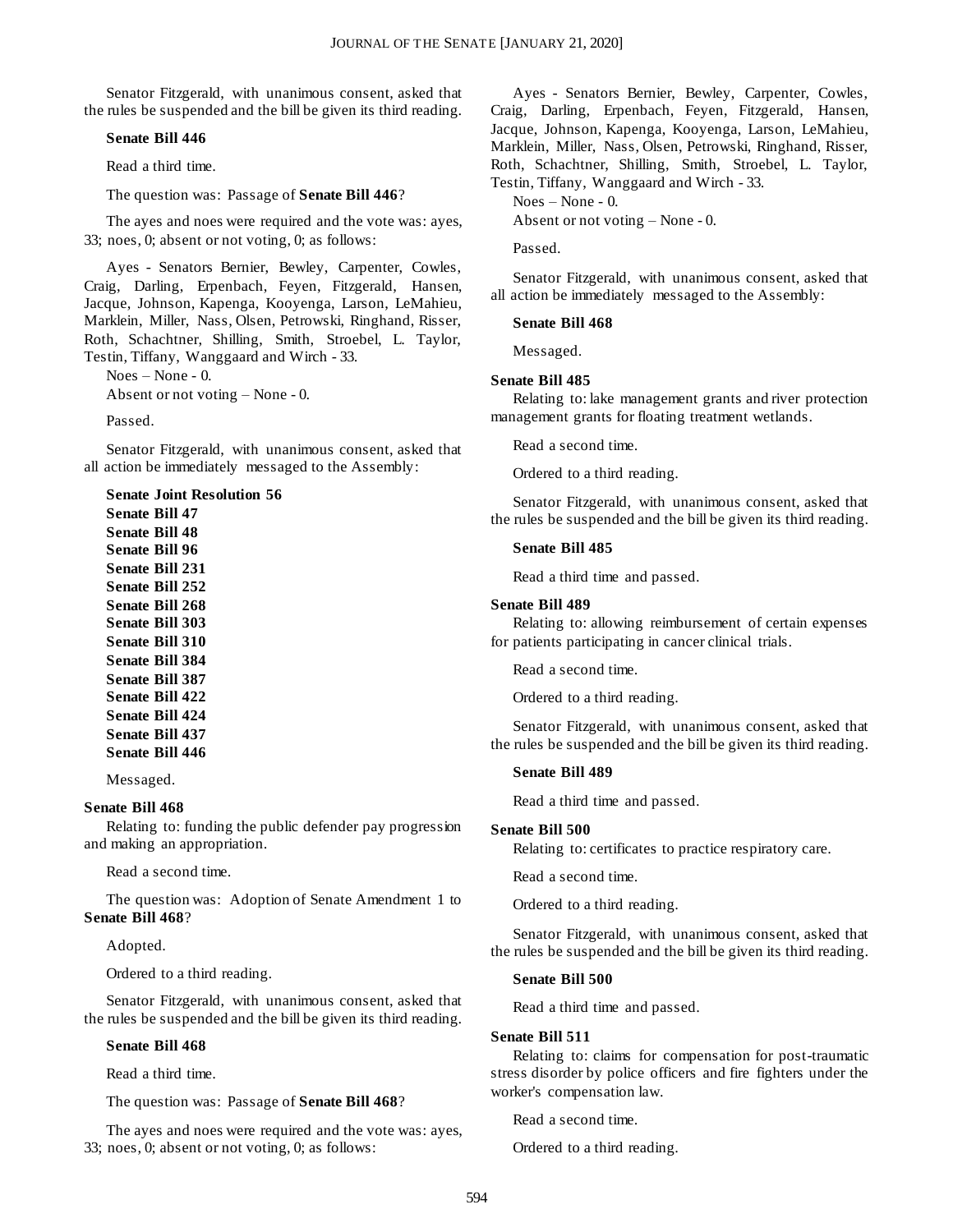Senator Fitzgerald, with unanimous consent, asked that the rules be suspended and the bill be given its third reading.

#### **Senate Bill 511**

Read a third time and passed.

#### **Senate Bill 512**

Relating to: creating a pre-filing notice requirement applicable to a dispute between a condominium association and a unit owner.

Read a second time.

The question was: Adoption of Senate Amendment 1 to **Senate Bill 512**?

Adopted.

Ordered to a third reading.

Senator Fitzgerald, with unanimous consent, asked that the rules be suspended and the bill be given its third reading.

#### **Senate Bill 512**

Read a third time and passed.

#### **Senate Bill 514**

Relating to: practicing as a physician assistant or nurse while performing official duties for the armed services or federal health services.

Read a second time.

Ordered to a third reading.

Senator Fitzgerald, with unanimous consent, asked that the rules be suspended and the bill be given its third reading.

#### **Senate Bill 514**

Read a third time and passed.

#### **Senate Bill 527**

Relating to: the seclusion and physical restraint of pupils.

Read a second time.

Ordered to a third reading.

Senator Fitzgerald, with unanimous consent, asked that the rules be suspended and the bill be given its third reading.

#### **Senate Bill 527**

Read a third time and passed.

Senator Fitzgerald, with unanimous consent, asked that all action be immediately messaged to the Assembly:

**\_\_\_\_\_\_\_\_\_\_\_\_\_**

**Senate Bill 485 Senate Bill 489 Senate Bill 500 Senate Bill 511 Senate Bill 512 Senate Bill 514 Senate Bill 527**

Messaged.

## **SECOND READING AND AMENDMENTS OF ASSEMBLY JOINT RESOLUTIONS AND ASSEMBLY BILLS**

#### **Assembly Bill 67**

Relating to: information on the school district and school accountability report.

Read a second time.

Ordered to a third reading.

Senator Fitzgerald, with unanimous consent, asked that the rules be suspended and the bill be given its third reading.

#### **Assembly Bill 67**

Read a third time and concurred in.

#### **Assembly Bill 110**

Relating to: developing a guidebook related to dyslexia and related conditions.

Read a second time.

Senator Fitzgerald moved that Senate Amendment 1 to **Assembly Bill 110** be rejected.

The question was: Rejection of Senate Amendment 1 to **Assembly Bill 110**?

Rejected.

Ordered to a third reading.

Senator Fitzgerald, with unanimous consent, asked that the rules be suspended and the bill be given its third reading.

#### **Assembly Bill 110**

Read a third time and concurred in.

#### **Assembly Bill 119**

Relating to: grants to homeless shelters, modifying administrative rules promulgated by the Department of Administration, and making an appropriation.

Read a second time.

Senator Erpenbach moved that Senate Amendment 1 to **Assembly Bill 119** be rejected.

The question was: Rejection of Senate Amendment 1 to **Assembly Bill 119**?

The ayes and noes were demanded and the vote was: ayes, 14; noes, 19; absent or not voting, 0; as follows:

Ayes – Senators Bewley, Carpenter, Erpenbach, Hansen, Johnson, Larson, Miller, Ringhand, Risser, Schachtner, Shilling, Smith, L. Taylor and Wirch - 14.

Noes - Senators Bernier, Cowles, Craig, Darling, Feyen, Fitzgerald, Jacque, Kapenga, Kooyenga, LeMahieu, Marklein, Nass, Olsen, Petrowski, Roth, Testin and Wanggaard - 19.

Absent or not voting - None - 0.

Refused to reject.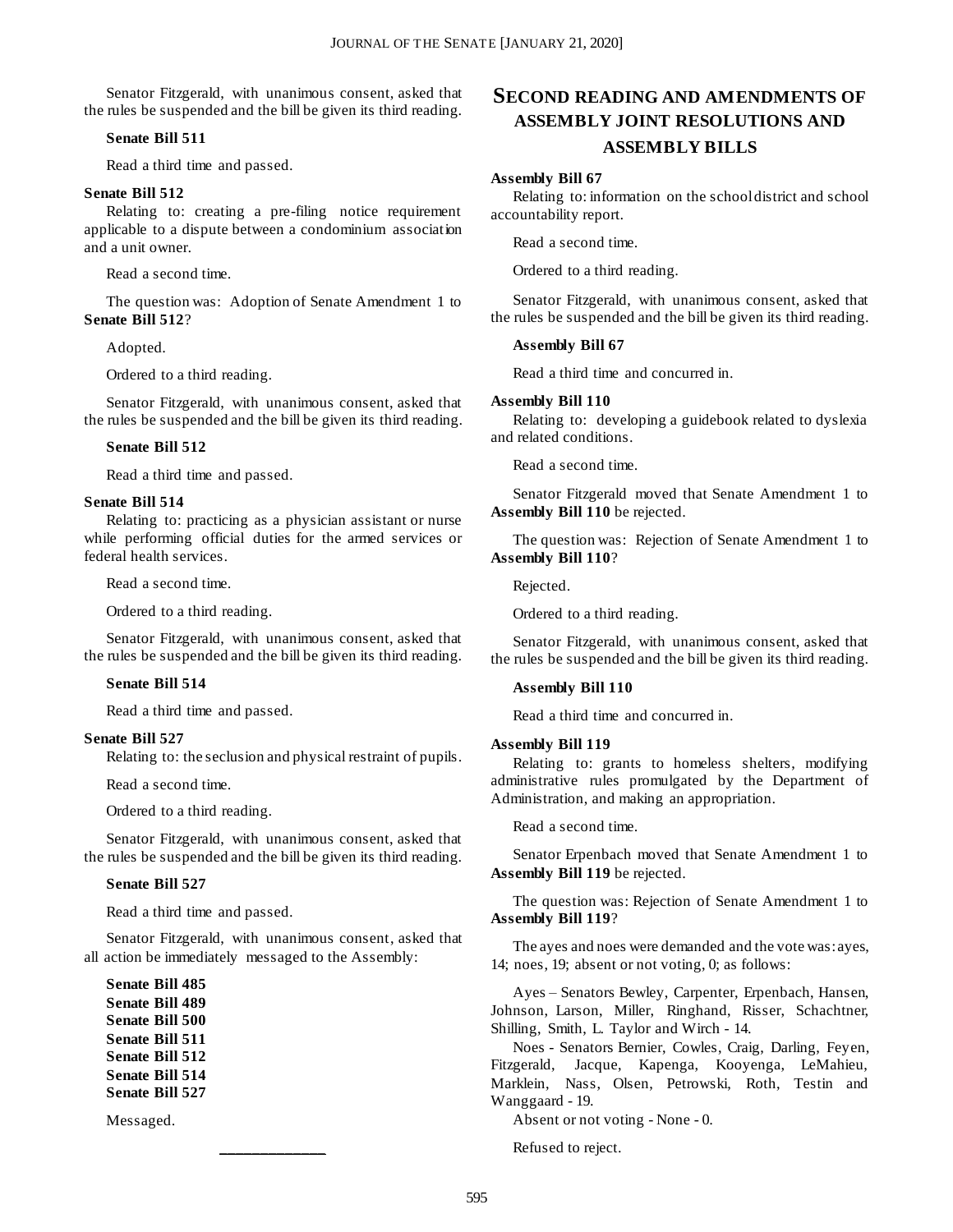The question was: Adoption of Senate Amendment 1 to **Assembly Bill 119**?

Adopted.

## **\_\_\_\_\_\_\_\_\_\_\_\_\_ IN THE CHAIR**

President Pro Tempore Marklein in the chair.

2:40 P.M.

Senator Feyen moved that Senate Amendment 2 to **Assembly Bill 119** be rejected.

The question was: Rejection of Senate Amendment 2 to **Assembly Bill 119**?

The ayes and noes were demanded and the vote was: ayes, 17; noes, 14; absent or not voting, 2; as follows:

Ayes - Senators Bernier, Cowles, Craig, Darling, Feyen, Fitzgerald, Jacque, Kapenga, Kooyenga, LeMahieu, Marklein, Nass, Olsen, Petrowski, Roth, Testin and Wanggaard - 17.

Noes - Senators Bewley, Carpenter, Erpenbach, Hansen, Johnson, Larson, Miller, Ringhand, Risser, Schachtner, Shilling, Smith, L. Taylor and Wirch - 14.

Absent or not voting - Senators Stroebel and Tiffany - 2.

Rejected.

Senators Stroebel and Tiffany, with unanimous consent, asked to be recorded as voting "Aye" on the question of rejection of Senate Amendment 2 to **Assembly Bill 119**.

Ordered to a third reading.

Senator Fitzgerald, with unanimous consent, asked that the rules be suspended and the bill be given its third reading.

**Assembly Bill 119**

## **\_\_\_\_\_\_\_\_\_\_\_\_\_ IN THE CHAIR**

Senate President Roth in the chair.

Read a third time.

The question was: Concurrence as amended of **Assembly Bill 119**?

The ayes and noes were required and the vote was: ayes, 32; noes, 0; absent or not voting, 1; as follows:

Ayes - Senators Bernier, Bewley, Carpenter, Cowles, Craig, Darling, Erpenbach, Feyen, Fitzgerald, Hansen, Jacque, Johnson, Kapenga, Kooyenga, Larson, LeMahieu, Marklein, Miller, Nass, Olsen, Petrowski, Ringhand, Risser, Roth, Schachtner, Shilling, Smith, L. Taylor, Testin, Tiffany, Wanggaard and Wirch - 32.

Noes – None - 0.

Absent or not voting - Senator Stroebel - 1.

Concurred in as amended.

Senator Stroebel, with unanimous consent, asked to be recorded as voting "Aye" on the question of concurrence as amended of **Assembly Bill 119**.

Senator Fitzgerald, with unanimous consent, asked that all action be immediately messaged to the Assembly:

#### **Assembly Bill 67 Assembly Bill 110 Assembly Bill 119**

Messaged.

#### **Assembly Bill 135**

Relating to: going armed with an electric weapon by private security personnel.

Read a second time.

Ordered to a third reading.

Senator Fitzgerald, with unanimous consent, asked that the rules be suspended and the bill be given its third reading.

#### **Assembly Bill 135**

Read a third time and concurred in.

#### **Assembly Bill 192**

Relating to: mental health clinical consultations under the Medical Assistance program and making an appropriation.

Read a second time.

Ordered to a third reading.

Senator Fitzgerald, with unanimous consent, asked that the rules be suspended and the bill be given its third reading.

#### **Assembly Bill 192**

Read a third time.

The question was: Concurrence of **Assembly Bill 192**?

The ayes and noes were required and the vote was: ayes, 33; noes, 0; absent or not voting, 0; as follows:

Ayes - Senators Bernier, Bewley, Carpenter, Cowles, Craig, Darling, Erpenbach, Feyen, Fitzgerald, Hansen, Jacque, Johnson, Kapenga, Kooyenga, Larson, LeMahieu, Marklein, Miller, Nass, Olsen, Petrowski, Ringhand, Risser, Roth, Schachtner, Shilling, Smith, Stroebel, L. Taylor, Testin, Tiffany, Wanggaard and Wirch - 33.

Noes – None - 0. Absent or not voting – None - 0.

Concurred in.

#### **Assembly Bill 197**

Relating to: driver school offices in private residences.

Read a second time.

Ordered to a third reading.

Senator Fitzgerald, with unanimous consent, asked that the rules be suspended and the bill be given its third reading.

#### **Assembly Bill 197**

Read a third time and concurred in.

3:22 P.M.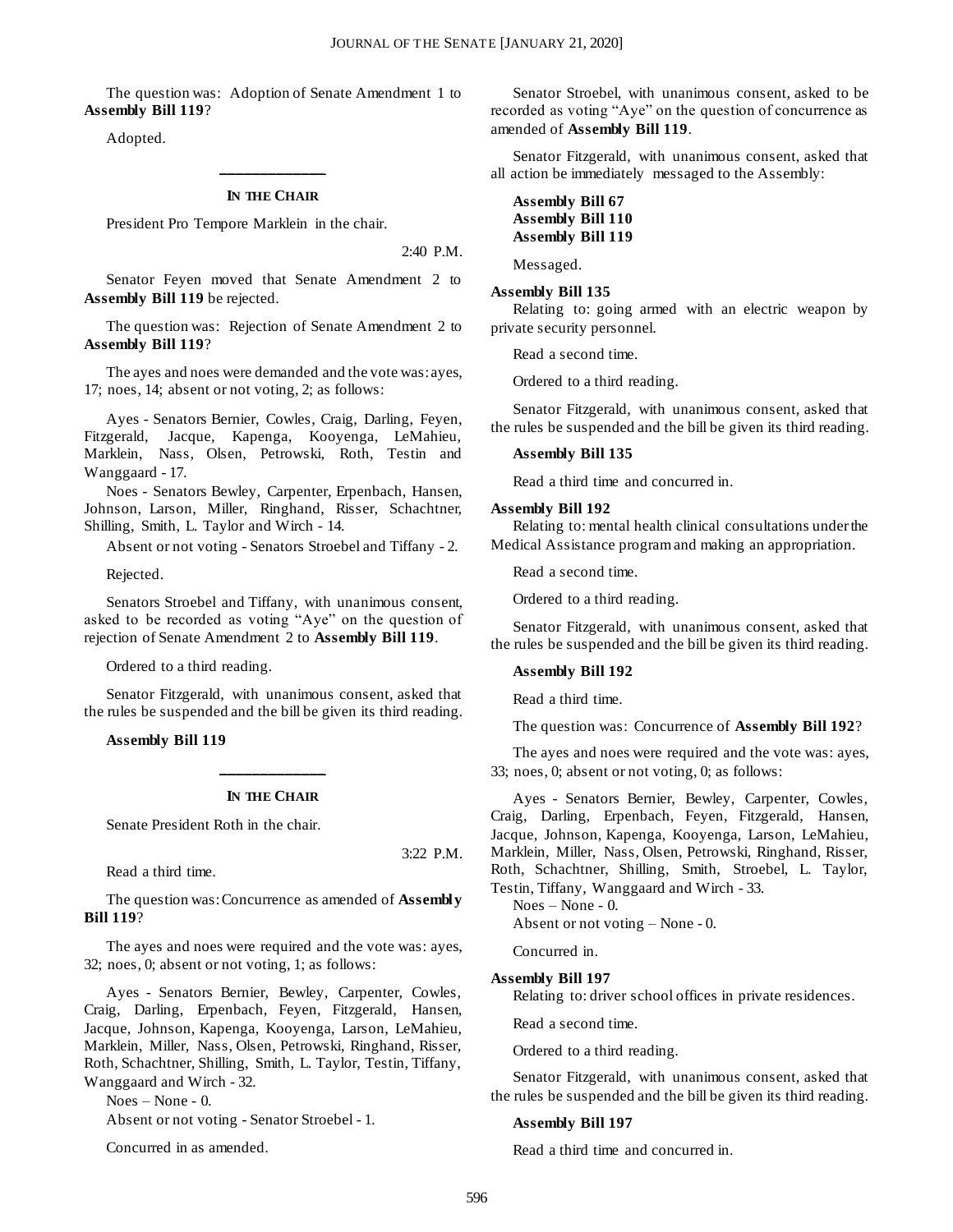#### **Assembly Bill 287**

Relating to: certifications for advance directives and findings of incapacity related to powers of attorney for health care.

Read a second time.

Ordered to a third reading.

Senator Fitzgerald, with unanimous consent, asked that the rules be suspended and the bill be given its third reading.

#### **Assembly Bill 287**

Read a third time and concurred in.

#### **Assembly Bill 357**

Relating to: regulation of public adjusters and granting rule-making authority.

Read a second time.

The question was: Adoption of Senate Amendment 1 to **Assembly Bill 357**?

Adopted.

Senator Fitzgerald, with unanimous consent, asked that the rules be suspended and the bill be given its third reading.

Ordered to a third reading.

#### **Assembly Bill 357**

Read a third time and concurred in as amended.

#### **Assembly Bill 445**

Relating to: an exception to commercial building code requirements for the installation or operation of a stairway chair lift in a church constructed before 1919.

Read a second time.

Ordered to a third reading.

Senator Fitzgerald, with unanimous consent, asked that the rules be suspended and the bill be given its third reading.

#### **Assembly Bill 445**

Read a third time and concurred in.

#### **Assembly Bill 528**

Relating to: grants to support peer-to-peer suicide prevention programs in high schools, granting rule-making authority, and making an appropriation.

Read a second time.

Ordered to a third reading.

Senator Fitzgerald, with unanimous consent, asked that the rules be suspended and the bill be given its third reading.

#### **Assembly Bill 528**

Read a third time.

The question was: Concurrence of **Assembly Bill 528**?

The ayes and noes were required and the vote was: ayes, 33; noes, 0; absent or not voting, 0; as follows:

Ayes - Senators Bernier, Bewley, Carpenter, Cowles, Craig, Darling, Erpenbach, Feyen, Fitzgerald, Hansen, Jacque, Johnson, Kapenga, Kooyenga, Larson, LeMahieu, Marklein, Miller, Nass, Olsen, Petrowski, Ringhand, Risser, Roth, Schachtner, Shilling, Smith, Stroebel, L. Taylor, Testin, Tiffany, Wanggaard and Wirch - 33.

Noes – None - 0.

Absent or not voting – None - 0.

Concurred in.

#### **Assembly Bill 531**

Relating to: requiring that student identification cards include contact information for suicide prevention hotlines.

Read a second time.

The question was: Adoption of Senate Amendment 1 to **Assembly Bill 531**?

Adopted.

Ordered to a third reading.

Senator Fitzgerald, with unanimous consent, asked that the rules be suspended and the bill be given its third reading.

#### **Assembly Bill 531**

Read a third time and concurred in as amended.

Senator Fitzgerald, with unanimous consent, asked that all action be immediately messaged to the Assembly:

| <b>Assembly Bill 135</b> |
|--------------------------|
| <b>Assembly Bill 192</b> |
| <b>Assembly Bill 197</b> |
| <b>Assembly Bill 287</b> |
| <b>Assembly Bill 357</b> |
| <b>Assembly Bill 445</b> |
| <b>Assembly Bill 528</b> |
| <b>Assembly Bill 531</b> |
|                          |

Messaged.

#### **Assembly Bill 564**

Relating to: eligibility for adoption assistance.

Read a second time.

Ordered to a third reading.

Senator Fitzgerald, with unanimous consent, asked that the rules be suspended and the bill be given its third reading.

#### **Assembly Bill 564**

Read a third time and concurred in.

#### **Assembly Bill 611**

Relating to: liens on aircraft and aircraft engines.

Read a second time.

Ordered to a third reading.

Senator Fitzgerald, with unanimous consent, asked that the rules be suspended and the bill be given its third reading.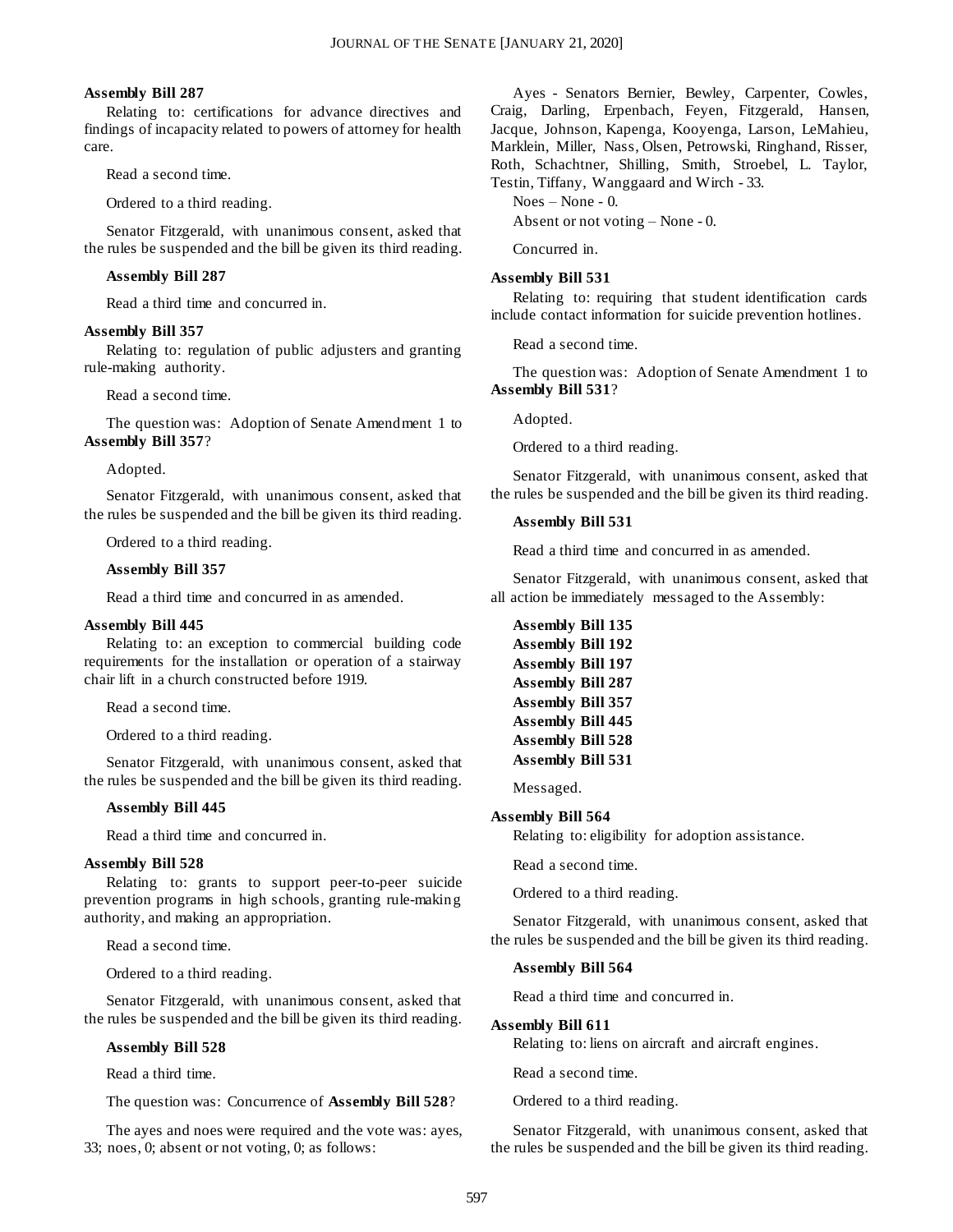#### **Assembly Bill 611**

Read a third time and concurred in.

#### **Assembly Bill 706**

Relating to: ratification of the agreement negotiated between the University of Wisconsin–Madison and the Wisconsin State Building Trades Negotiating Committee, for the 2018-19 fiscal year, covering employees in the building trades crafts collective bargaining unit, and authorizing an expenditure of funds.

Read a second time.

Ordered to a third reading.

Senator Fitzgerald, with unanimous consent, asked that the rules be suspended and the bill be given its third reading.

#### **Assembly Bill 706**

Read a third time.

The question was: Concurrence of **Assembly Bill 706**?

The ayes and noes were required and the vote was: ayes, 33; noes, 0; absent or not voting, 0; as follows:

Ayes - Senators Bernier, Bewley, Carpenter, Cowles, Craig, Darling, Erpenbach, Feyen, Fitzgerald, Hansen, Jacque, Johnson, Kapenga, Kooyenga, Larson, LeMahieu, Marklein, Miller, Nass, Olsen, Petrowski, Ringhand, Risser, Roth, Schachtner, Shilling, Smith, Stroebel, L. Taylor, Testin, Tiffany, Wanggaard and Wirch - 33.

Noes – None - 0. Absent or not voting – None - 0.

Concurred in.

#### **Assembly Bill 707**

Relating to: ratification of the agreement negotiated between the University of Wisconsin–Madison and the Wisconsin State Building Trades Negotiating Committee, for the 2019-20 fiscal year, covering employees in the building trades crafts collective bargaining unit, and authorizing an expenditure of funds.

Read a second time.

Ordered to a third reading.

Senator Fitzgerald, with unanimous consent, asked that the rules be suspended and the bill be given its third reading.

#### **Assembly Bill 707**

Read a third time.

The question was: Concurrence of **Assembly Bill 707**?

The ayes and noes were required and the vote was: ayes, 33; noes, 0; absent or not voting, 0; as follows:

Ayes - Senators Bernier, Bewley, Carpenter, Cowles, Craig, Darling, Erpenbach, Feyen, Fitzgerald, Hansen, Jacque, Johnson, Kapenga, Kooyenga, Larson, LeMahieu, Marklein, Miller, Nass, Olsen, Petrowski, Ringhand, Risser, Roth, Schachtner, Shilling, Smith, Stroebel, L. Taylor, Testin, Tiffany, Wanggaard and Wirch - 33.

Noes – None - 0.

Absent or not voting – None - 0.

Concurred in.

#### **Assembly Bill 708**

Relating to: ratification of the agreement negotiated between the Board of Regents of the University of Wisconsin System and the Wisconsin State Building Trades Negotiating Committee, for the 2018-19 fiscal year, covering employees in the building trades crafts collective bargaining unit, and authorizing an expenditure of funds.

Read a second time.

Ordered to a third reading.

Senator Fitzgerald, with unanimous consent, asked that the rules be suspended and the bill be given its third reading.

#### **Assembly Bill 708**

Read a third time.

The question was: Concurrence of **Assembly Bill 708**?

The ayes and noes were required and the vote was: ayes, 33; noes, 0; absent or not voting, 0; as follows:

Ayes - Senators Bernier, Bewley, Carpenter, Cowles, Craig, Darling, Erpenbach, Feyen, Fitzgerald, Hansen, Jacque, Johnson, Kapenga, Kooyenga, Larson, LeMahieu, Marklein, Miller, Nass, Olsen, Petrowski, Ringhand, Risser, Roth, Schachtner, Shilling, Smith, Stroebel, L. Taylor, Testin, Tiffany, Wanggaard and Wirch - 33.

Noes – None - 0.

Absent or not voting – None - 0.

Concurred in.

#### **Assembly Bill 709**

Relating to: ratification of the agreement negotiated between the Board of Regents of the University of Wisconsin System and the Wisconsin State Building Trades Negotiating Committee, for the 2019-20 fiscal year, covering employees in the building trades crafts collective bargaining unit, and authorizing an expenditure of funds.

Read a second time.

Ordered to a third reading.

Senator Fitzgerald, with unanimous consent, asked that the rules be suspended and the bill be given its third reading.

#### **Assembly Bill 709**

Read a third time.

The question was: Concurrence of **Assembly Bill 709**?

The ayes and noes were required and the vote was: ayes, 33; noes, 0; absent or not voting, 0; as follows:

Ayes - Senators Bernier, Bewley, Carpenter, Cowles, Craig, Darling, Erpenbach, Feyen, Fitzgerald, Hansen, Jacque, Johnson, Kapenga, Kooyenga, Larson, LeMahieu, Marklein, Miller, Nass, Olsen, Petrowski, Ringhand, Risser,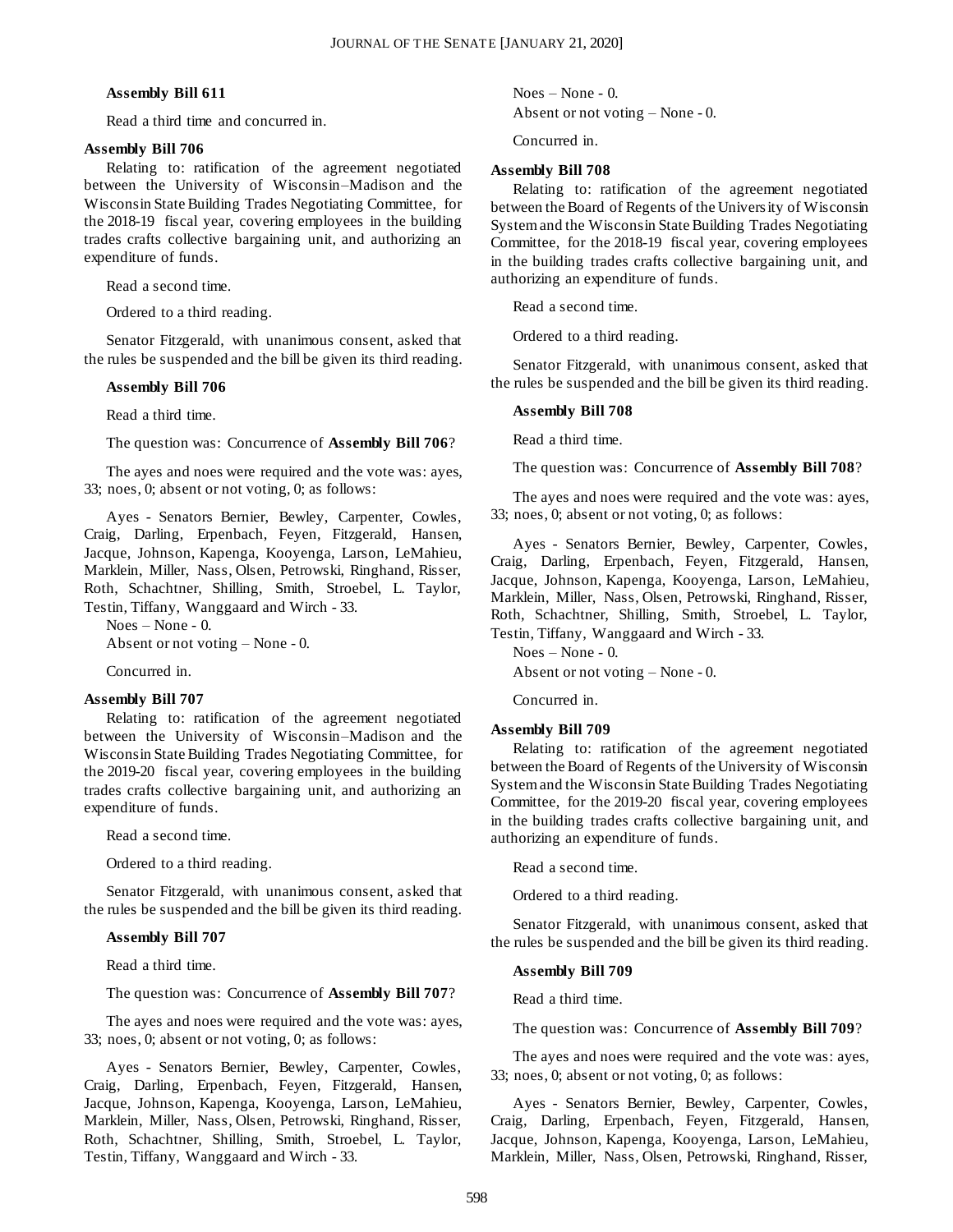Roth, Schachtner, Shilling, Smith, Stroebel, L. Taylor, Testin, Tiffany, Wanggaard and Wirch - 33.

Noes – None - 0. Absent or not voting – None - 0.

Concurred in.

#### **Assembly Bill 710**

Relating to: ratification of the agreement negotiated between the state of Wisconsin and the Wisconsin State Building Trades Negotiating Committee, for the 2018-19 fiscal year, covering employees in the building trades crafts collective bargaining unit, and authorizing an expenditure of funds.

Read a second time.

Ordered to a third reading.

Senator Fitzgerald, with unanimous consent, asked that the rules be suspended and the bill be given its third reading.

#### **Assembly Bill 710**

Read a third time.

The question was: Concurrence of **Assembly Bill 710**?

The ayes and noes were required and the vote was: ayes, 33; noes, 0; absent or not voting, 0; as follows:

Ayes - Senators Bernier, Bewley, Carpenter, Cowles, Craig, Darling, Erpenbach, Feyen, Fitzgerald, Hansen, Jacque, Johnson, Kapenga, Kooyenga, Larson, LeMahieu, Marklein, Miller, Nass, Olsen, Petrowski, Ringhand, Risser, Roth, Schachtner, Shilling, Smith, Stroebel, L. Taylor, Testin, Tiffany, Wanggaard and Wirch - 33.

Noes – None - 0.

Absent or not voting – None - 0.

Concurred in.

#### **Assembly Bill 711**

Relating to: ratification of the agreement negotiated between the state of Wisconsin and the Wisconsin State Building Trades Negotiating Committee, for the 2019-20 fiscal year, covering employees in the building trades crafts collective bargaining unit, and authorizing an expenditure of funds.

Read a second time.

Ordered to a third reading.

Senator Fitzgerald, with unanimous consent, asked that the rules be suspended and the bill be given its third reading.

#### **Assembly Bill 711**

Read a third time.

The question was: Concurrence of **Assembly Bill 711**?

The ayes and noes were required and the vote was: ayes, 33; noes, 0; absent or not voting, 0; as follows:

Ayes - Senators Bernier, Bewley, Carpenter, Cowles, Craig, Darling, Erpenbach, Feyen, Fitzgerald, Hansen, Jacque, Johnson, Kapenga, Kooyenga, Larson, LeMahieu, Marklein, Miller, Nass, Olsen, Petrowski, Ringhand, Risser, Roth, Schachtner, Shilling, Smith, Stroebel, L. Taylor, Testin, Tiffany, Wanggaard and Wirch - 33.

Noes – None - 0.

Absent or not voting – None - 0.

Concurred in.

Senator Fitzgerald, with unanimous consent, asked that the Senate stand informal.

## **\_\_\_\_\_\_\_\_\_\_\_\_\_ MOTIONS MAY BE OFFERED**

Senator Fitzgerald asked unanimous consent that the rules be suspended and **Senate Joint Resolution 81** be withdrawn from the committee on **Senate Organization** and taken up at this time.

Senator Fitzgerald, with unanimous consent, asked that all action be immediately messaged to the Assembly:

| <b>Assembly Bill 564</b> |  |
|--------------------------|--|
| <b>Assembly Bill 611</b> |  |
| <b>Assembly Bill 706</b> |  |
| <b>Assembly Bill 707</b> |  |
| <b>Assembly Bill 708</b> |  |
| <b>Assembly Bill 709</b> |  |
| <b>Assembly Bill 710</b> |  |
| <b>Assembly Bill 711</b> |  |

Messaged.

Senator Fitzgerald moved that the rules be suspended and **Senate Joint Resolution 81** be withdrawn from the committee on **Senate Organization** and taken up at this time.

#### **Senate Joint Resolution 81**

Relating to: proclaiming January 22nd as "Protect Life Day".

The question was: Shall the rules be suspended and **Senate Joint Resolution 81** be withdrawn from committee on **Senate Organization** and taken up at this time?

The ayes and noes were demanded and the vote was: ayes, 18; noes, 13; absent or not voting, 2; as follows:

Ayes - Senators Bernier, Cowles, Craig, Darling, Feyen, Fitzgerald, Jacque, Kapenga, LeMahieu, Marklein, Nass, Olsen, Petrowski, Roth, Stroebel, Testin, Tiffany and Wanggaard - 18.

Noes - Senators Bewley, Carpenter, Erpenbach, Hansen, Johnson, Larson, Miller, Ringhand, Risser, Schachtner, Shilling, Smith and Wirch - 13.

Absent or not voting - Senators Kooyenga and L. Taylor - 2.

Refused to suspend rules.

Senator Kooyenga, asked unanimous consent, asked to be recorded as voting "Aye" on the question of shall the rules be suspended and **Senate Joint Resolution 81** be withdrawn from the committee on **Senate Organization** and taken up at this time.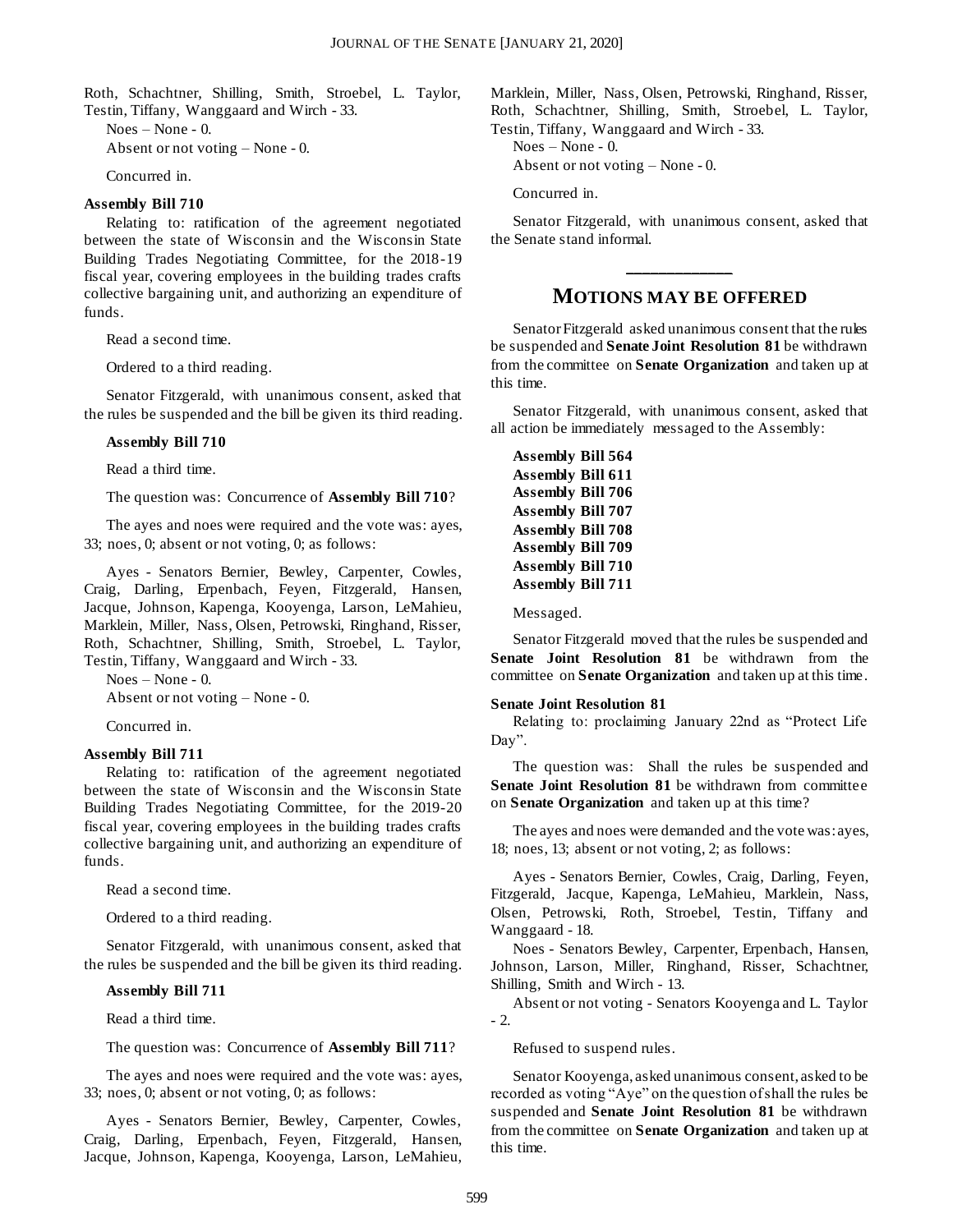## **CONSIDERATION OF RESOLUTIONS AND JOINT RESOLUTIONS NOT REQUIRING A THIRD READING**

**\_\_\_\_\_\_\_\_\_\_\_\_\_**

#### **Senate Joint Resolution 78**

Relating to: honoring the life and public service of Representative Terry Musser.

Read.

Adopted by unanimous rising vote.

Senator Fitzgerald, with unanimous consent, asked that all members of the Senate be added as coauthors of **Senate Joint Resolution 78**.

#### **Assembly Joint Resolution 79**

Relating to: celebrating the 2019 Oshkosh North High School softball team's undefeated season and State Division 1 Championship.

The question was: Concurrence of **Assembly Joint Resolution 79**?

Concurred in.

#### **Assembly Joint Resolution 96**

Relating to: honoring the life and public s ervice of Daniel M. Berkos.

The question was: Concurrence of **Assembly Joint Resolution 96**?

Concurred in.

#### **Assembly Joint Resolution 97**

Relating to: commemorating the one-year anniversary of the Chippewa Falls Girl Scout Tragedy.

The question was: Concurrence of **Assembly Joint Resolution 97**?

Concurred in.

#### **Assembly Joint Resolution 101**

Relating to: recognizing the Jaycees' ongoing commitment to community involvement and commending the organization upon its 100th anniversary of its founding.

The question was: Concurrence of **Assembly Joint Resolution 101**?

Concurred in.

#### **Assembly Joint Resolution 110**

Relating to: recognizing The American Legion's ongoing commitment to service to veterans, families, the nation, the state, and their communities and commending the Legion on the occasion of its century of service.

The question was: Concurrence of **Assembly Joint Resolution 110**?

Concurred in.

#### **Assembly Joint Resolution 116**

Relating to: proclaiming January 2020 as human trafficking awareness and prevention month.

The question was: Concurrence of **Assembly Joint Resolution 116**?

Concurred in.

#### **Assembly Joint Resolution 117**

Relating to: proclaiming February 2020 to be American Heart Month in Wisconsin.

The question was: Concurrence of **Assembly Joint Resolution 117**?

Concurred in.

Senator Fitzgerald, with unanimous consent, asked that all action be immediately messaged to the Assembly:

**Senate Joint Resolution 78 Assembly Joint Resolution 79 Assembly Joint Resolution 96 Assembly Joint Resolution 97 Assembly Joint Resolution 101 Assembly Joint Resolution 110 Assembly Joint Resolution 116 Assembly Joint Resolution 117**

Messaged.

## **ANNOUNCEMENTS, ADJOURNMENT HONORS, AND REMARKS UNDER SPECIAL PRIVILEGE**

**\_\_\_\_\_\_\_\_\_\_\_\_\_**

Senator Jacque, with unanimous consent, asked that the Senate adjourn in honor of the thousands of Wisconsin residents boarding buses and heading to our nation's capital for the March for Life and the peaceful protest of the 47<sup>th</sup> Anniversary of the Roe v. Wade decision.

Senator Schachtner, with unanimous consent, asked that the Senate adjourn in honor of her parents, Richard and Bette Rivard, for their 62nd wedding anniversary. After marrying on January 26th in 1958, they had 7 kids, 18 grandkids, and 18 great grandkids. They have raised them all to respect their community, honor their family, and fight for the common good. Senator Schachtner is so grateful to be their daughter.

Senator Hansen, with unanimous consent, asked that the Senate adjourn in honor of all the communities in the State of Wisconsin that have taken a stand against Citizens United.

Senator Wanggaard, with unanimous consent, asked that the Senate adjourn in honor of his committee clerk Valirie Maxim on her birthday yesterday and more importantly her engagement this past week. Senator Wanggaard wishes her a happy life, she's a great committee clerk.

Senator Bewley, with unanimous consent, asked that the Senate adjourn in honor of Bayfield native Megan Gustafson, who was one of only 11 students in her graduating class at South Shore High School in Port Wing where she excelled at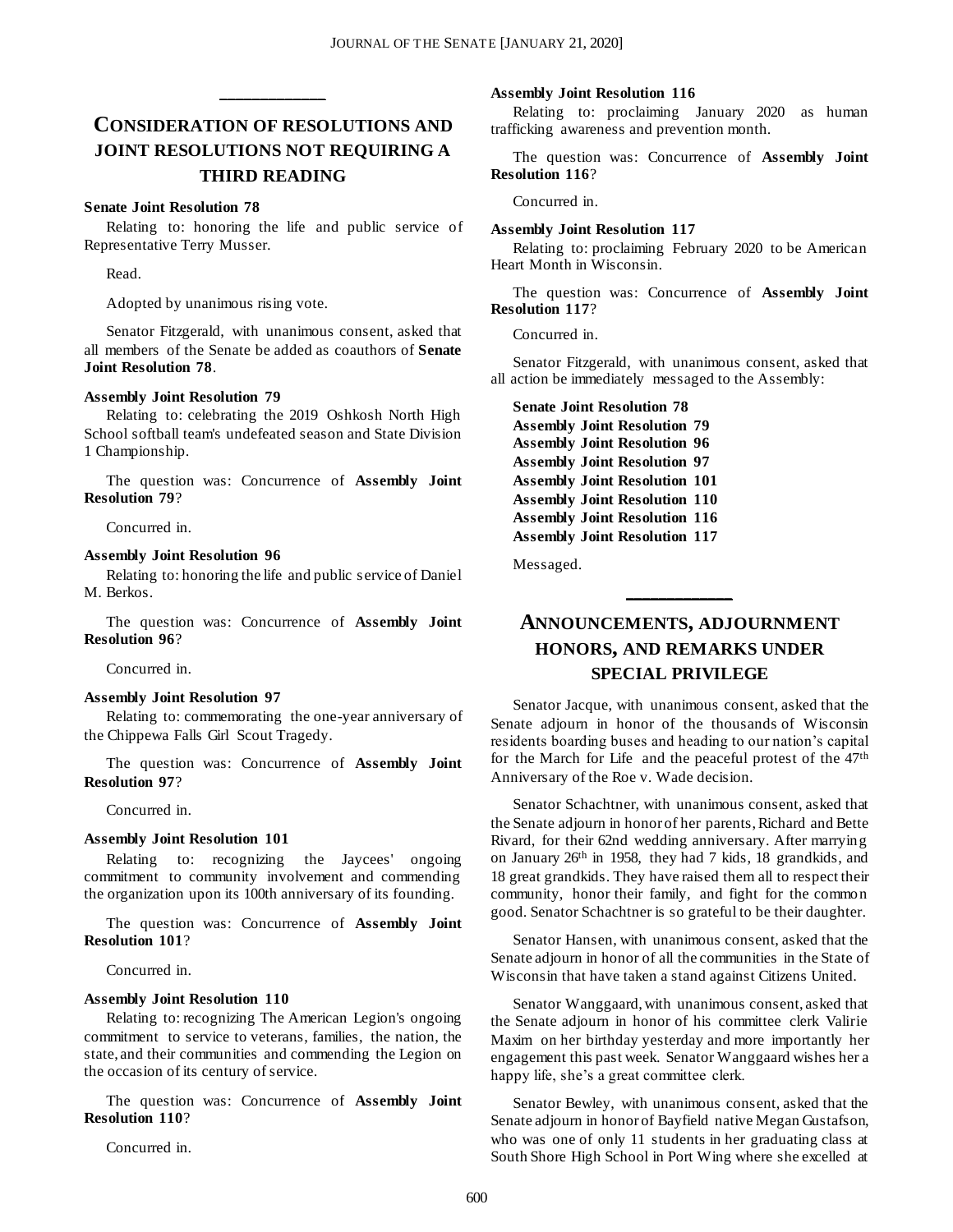Basketball. Megan went on to a stellar run for the Iowa Hawkeyes, including being named the ESPNW National Player of the Year and two time Big Ten Player of the Year. Both on and off the court, Megan has represented Wisconsin virtues and values, serving in leadership roles, supporting her teammates during their successes and failures, committing to hard work and inspiring others to do the same. To honor her many achievements, her Alma Mater is retiring her number 10 jersey on January 26th. Please join Senator Bewley in congratulating Megan Gustafson on an outstanding college career as she adjourns today in her honor.

Senator Taylor, with unanimous consent, asked that the Senate adjourn in honor of Reverend Martin Luther King Jr, whose birthday was a couple of days ago. Senator Taylor also wants to recognize the MLK Jr. speech writers contest winners. She honors their efforts and remembrance of Dr. King. Remember the time is always wright to do what is right in honor of Dr. King.

Senator Taylor, with unanimous consent, asked that the Senate adjourn in honor of Janette Herrera, who founded Kingfest in 2001, to honor the life and legacy of the formidable civil rights leader Martin Luther King Jr. who challenged us to understand and live up to the idea that "the time is always right to do what is right."

Senator Taylor, with unanimous consent, asked that the Senate adjourn in honor of the Greendale High School Marching Band who got to participate in the Rose Bowl Parade.

Senator Ringhand, with unanimous consent, asked that the Senate adjourn in honor of her brother, Mark Brzezins ki and sister Anne Oestreich, who are celebrating their 68th birthday today.

Senator Risser, with unanimous consent, asked to have Senator Miller's remarks entered into the journal.

**\_\_\_\_\_\_\_\_\_\_\_\_\_**

"Mr. President,

Last session during the debate on the confirmation Brad Pfaff as DATCP Secretary, you ruled that the Senator from Eau Claire could not allude to the remarks made by other Senators during committee proceedings. Your ruling engendered considerable debate and consternation among minority members that your ruling may have been an arbitrary exercise of majority power.

To your credit you promised to render your decision in writing which was forthcoming a week later. I requested a copy of your ruling in order to satisfy myself with respect to its validity. Your office promptly provided the requested copy. In addition, you arranged for the two of us to discuss your ruling further. Mr. President, I want to thank you for taking the time to discuss it personally with me.

I am satisfied on a number of accounts that were of concern:

1. Mason's Manual is the primary parliamentary resource for most state legislatures, including Wisconsin.

2. Mason's manual does, in fact, prohibit members for alluding to remarks made by colleagues during committee meetings unless those remarks are part of the official record of the committee

Mr. President, your written ruling also address ed the issue of limiting debate to the issue that is currently before the body. Mason's Manual as well as our rules specify that debate must pertain to the issue that is currently before the body. You expressed to me being troubled by Senators straying too far afield from the subject being debated. At your request I advised my Democratic colleagues of your concerns. Additionally I provided them a copy of your written ruling.

Mr. President, I commend you for your approach to the issue of appropriate governance of this body.

Mr. President, this morning, I announce my decision not to run for re-election this fall. With that, I hope that you will allow me to share a few additional comments about civil democracy.

When my term is up this next January, I will have had the honor to serve as an elected official for 24 years. In those nearly two and a half decades, I have always cared deeply about running a legislature in a way that is consistent with the responsibility of a representative body such as ours.

In my early years as a county board supervisor, I and the other freshmen supervisors organized our large class of incoming county supervisors-- nearly one third of the entire board -- to debate civilly and to persuade veteran members to do likewise.

During my second term in the Assembly, Republican State Senator Ted Kanavas and I undertook to implement the New Patriotism Caucus, an effort by the Harwood Institute to encourage responsible citizenship by voters, the media, and legislators in selected states.

Approximately one quarter of our colleagues from both houses participated in the initial meetings of the New Patriotism Caucus, evenly divided between Republicans and Democrats, including the current co-chair of Joint Finance, the Senator from the 8th. Republican Rep Al Ott distributed mirrors to all 99 members of the Assembly. His message was that if we wanted a better functioning legislative body, we needed to look no further than ourselves, we needed to "look in the mirror."

For the past six years I participated in the National Institute for Civil Discourse as a facilitator to other state legislatures to help them determine more effective and responsible governing practices. These efforts met with mixed success, largely dependent on the commitment of the participants.

What I have learned is that responsible governance goes beyond Mason's Manual or technical rules, it demands building and maintaining a culture of respect – respect for the institution, respect for the opposition party and respect for the voters who entrust us with this awesome responsibility.